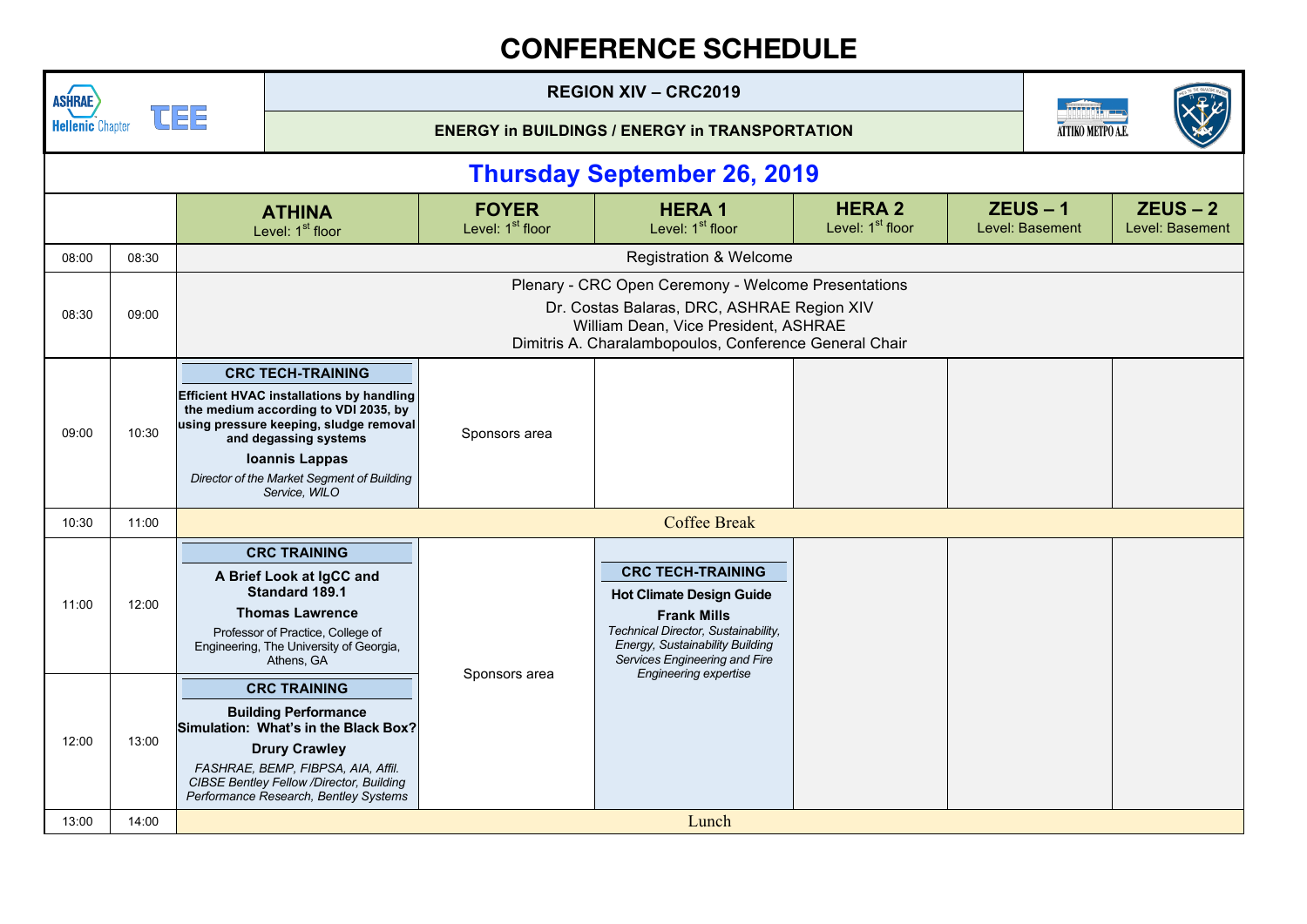|       |       | <b>CRC TRAINING</b>                                                            |               | <b>CRC TRAINING</b>                                                |  |  |  |  |  |
|-------|-------|--------------------------------------------------------------------------------|---------------|--------------------------------------------------------------------|--|--|--|--|--|
|       |       | <b>FIRE &amp; SMOKE CONTROL</b>                                                |               | <b>CESBA MED</b>                                                   |  |  |  |  |  |
|       |       | The ventilation of a building with the                                         |               | <b>SUSTAINABLE MED CITIES</b>                                      |  |  |  |  |  |
|       |       | "eyes" of a firefighter<br><b>Dr. Michalis Chalaris</b>                        |               | Dr. Costas Balaras                                                 |  |  |  |  |  |
|       |       | Fire Protection Officer Professor of                                           |               | <b>Mechanical Engineer,</b><br>FASHRAE, Research Director,         |  |  |  |  |  |
|       | 16:00 | Greek Fire Academy, Former General<br>Secretary of the Labor Inspectorate      |               | Group Energy Conservation,<br>Institute for Environmental          |  |  |  |  |  |
|       |       |                                                                                |               | Research & Sustainable                                             |  |  |  |  |  |
|       |       | Fire & Smoke Protection in<br><b>Buildings</b>                                 |               | Development, National<br><b>Observatory of Athens</b>              |  |  |  |  |  |
|       |       | <b>Lambis Sakellariou</b>                                                      |               |                                                                    |  |  |  |  |  |
| 14:00 |       | Mechanical Engineer MSc., Managing<br>Director, Scantech, Athens-Greece        | Sponsors area | Popi Droutsa, M.SC.                                                |  |  |  |  |  |
|       |       |                                                                                |               | Research Assistant, Group<br><b>Energy Conservation, Institute</b> |  |  |  |  |  |
|       |       | Design variations on markets<br>DE/CHE/AUT for EN 12101-6                      |               | for Environmental Research &<br>Sustainable Development,           |  |  |  |  |  |
|       |       | Specification for pressure<br>differential systems                             |               | <b>National Observatory of Athens</b>                              |  |  |  |  |  |
|       |       | <b>Reiner Kelch</b>                                                            |               |                                                                    |  |  |  |  |  |
|       |       | Bereichsleiter / Director Systems and<br>Applications Systemair GmbH           |               |                                                                    |  |  |  |  |  |
|       |       |                                                                                |               |                                                                    |  |  |  |  |  |
|       |       | Changes and Improvements to the<br>New Fire Protection Regulation              |               |                                                                    |  |  |  |  |  |
|       |       | Dr. Yiannis Kontoulis                                                          |               |                                                                    |  |  |  |  |  |
|       |       | President, Hellenic Institute of Fire<br>Safety of Structures                  |               |                                                                    |  |  |  |  |  |
| 16:00 | 16:30 |                                                                                |               | <b>Coffee Break</b>                                                |  |  |  |  |  |
|       |       | <b>CRC TRAINING</b>                                                            |               | <b>CRC TRAINING</b>                                                |  |  |  |  |  |
|       |       | <b>FIRE &amp; SMOKE CONTROL</b>                                                |               | <b>CESBA MED</b>                                                   |  |  |  |  |  |
| 16:30 | 18:00 |                                                                                | Sponsors area | <b>SUSTAINABLE MED CITIES</b>                                      |  |  |  |  |  |
|       |       | Continued                                                                      |               | Continued                                                          |  |  |  |  |  |
|       |       |                                                                                |               |                                                                    |  |  |  |  |  |
| 18:00 | 19:00 |                                                                                |               | Meet & Greet                                                       |  |  |  |  |  |
| 19:00 | 20:00 |                                                                                |               |                                                                    |  |  |  |  |  |
| 20:00 | 22:30 | Dinner + Athens by night tour                                                  |               |                                                                    |  |  |  |  |  |
|       |       | *EinB2019: 8 <sup>th</sup> International Conference "Energy in Buildings 2019" |               |                                                                    |  |  |  |  |  |

\*EinT2019: 4<sup>th</sup> International Conference "Energy in Transportation 2019"

\*CRC2019: ASHRAE Region XIV – Chapter Regional Conference

• *Attendance strictly by registration at crc.ashrae.gr*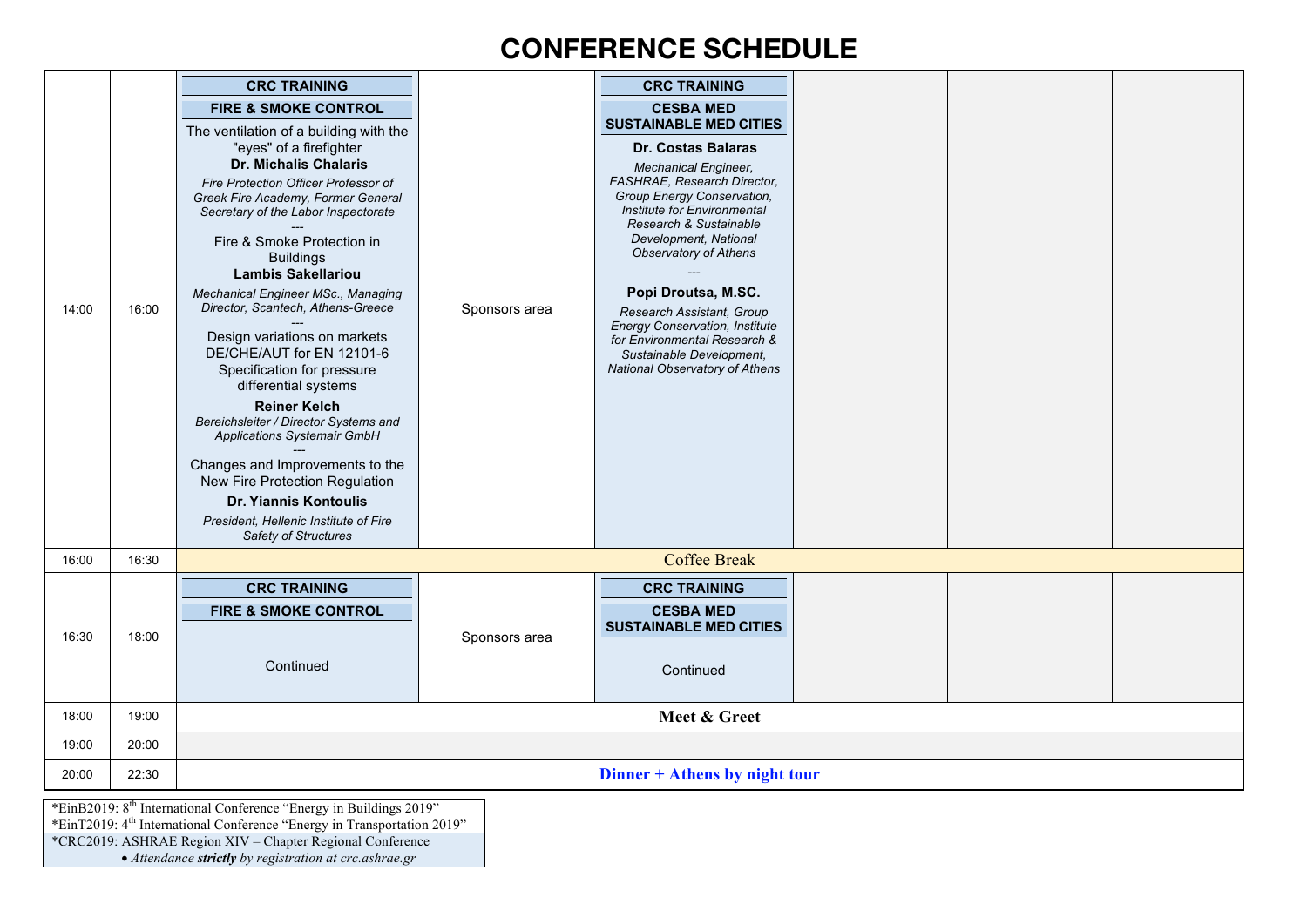| <b>ASHRAE</b>           |       |                                                                       |                                                                                                                                                                                                                                                                                                                                                                                                                                                                                                                                          |                                                       | <b>ASHRAE REGION XIV - CRC2019</b>           |                                               |                               |                                                                                                                                                                                                                                             |  |
|-------------------------|-------|-----------------------------------------------------------------------|------------------------------------------------------------------------------------------------------------------------------------------------------------------------------------------------------------------------------------------------------------------------------------------------------------------------------------------------------------------------------------------------------------------------------------------------------------------------------------------------------------------------------------------|-------------------------------------------------------|----------------------------------------------|-----------------------------------------------|-------------------------------|---------------------------------------------------------------------------------------------------------------------------------------------------------------------------------------------------------------------------------------------|--|
| <b>Hellenic Chapter</b> |       |                                                                       |                                                                                                                                                                                                                                                                                                                                                                                                                                                                                                                                          | <b>ENERGY in BUILDINGS / ENERGY in TRANSPORTATION</b> |                                              |                                               |                               | ATTIKO METPO A.E                                                                                                                                                                                                                            |  |
|                         |       |                                                                       |                                                                                                                                                                                                                                                                                                                                                                                                                                                                                                                                          | <b>Friday September 27, 2019</b>                      |                                              |                                               |                               |                                                                                                                                                                                                                                             |  |
|                         |       |                                                                       | <b>ATHINA</b><br>Level: 1 <sup>st</sup> floor                                                                                                                                                                                                                                                                                                                                                                                                                                                                                            | <b>FOYER</b><br>Level: 1 <sup>st</sup> floor          | <b>HERA1</b><br>Level: 1 <sup>st</sup> floor | <b>HERA 2</b><br>Level: 1 <sup>st</sup> floor | $ZEUS - 1$<br>Level: Basement | $ZEUS - 2$<br>Level: Basement                                                                                                                                                                                                               |  |
| 08:30                   | 09:00 |                                                                       |                                                                                                                                                                                                                                                                                                                                                                                                                                                                                                                                          |                                                       | <b>Registration &amp; Welcome</b>            |                                               |                               |                                                                                                                                                                                                                                             |  |
| 09:00                   | 09:30 |                                                                       | <b>Plenary - Welcome Presentations</b><br>Darryl Boyce, President, ASHRAE<br>Dr. Eleftherios Bourdakis, European Commission Policy Officer                                                                                                                                                                                                                                                                                                                                                                                               |                                                       |                                              |                                               |                               |                                                                                                                                                                                                                                             |  |
| 09:30                   | 10:00 | Politechnic University, Commtech<br><b>Commissioning Services CEO</b> | Commissioning: Best Practice to Deliver<br>Fit for Purpose Buildings<br>Andrés Sepúlveda<br>Chemical Engineer IFL MBA, Madrid                                                                                                                                                                                                                                                                                                                                                                                                            | <b>SPONSORS AREA</b>                                  |                                              |                                               |                               |                                                                                                                                                                                                                                             |  |
| 10:00                   | 10:30 |                                                                       | Sublime chaos in construction: Each<br>profession and trade as a strange and<br>dominant attractor<br><b>Richard Rooley</b><br>Consulting Engineer FREng FASHRAE,<br><b>ASHRAE Presidential Member</b>                                                                                                                                                                                                                                                                                                                                   |                                                       |                                              |                                               |                               | How to Use Emotional<br>Intelligence to Become a<br><b>Better Person Professionally</b><br>and Personally<br><b>Karine Leblanc</b><br><b>Mechanical Engineer, HVAC</b><br>sales engineer                                                    |  |
| 10:30                   | 11:00 |                                                                       |                                                                                                                                                                                                                                                                                                                                                                                                                                                                                                                                          |                                                       | <b>Coffee Break</b>                          |                                               |                               |                                                                                                                                                                                                                                             |  |
| 11:00                   | 13:00 |                                                                       | <b>Special Session</b><br><b>Resilience &amp; Sustainability</b><br>Resilience in Building Design to Support a<br>Sustainable Society<br><b>Prof. Thomas Lawrence</b><br>Professor of Practice, College of<br>Engineering, University of Georgia<br><b>Resilient and Sustainable</b><br>Development: How could Cities Function<br>within the Planet's Safe Operating Space<br>Dr. Heleni Pantelidou<br>Civil Engineer PhD, CEng MICE,<br>Associate Director, Regional<br>Sustainability Skills Leader at Arup,<br>London, United Kingdom | <b>SPONSORS AREA</b>                                  |                                              |                                               |                               | <b>CRC TECH-TRAINING</b><br><b>Hospital Ventilation and</b><br><b>HVAC/Energy</b><br><b>Frank Mills</b><br>Technical Director, Sustainability,<br>Energy, Sustainability Building<br>Services Engineering and Fire<br>Engineering expertise |  |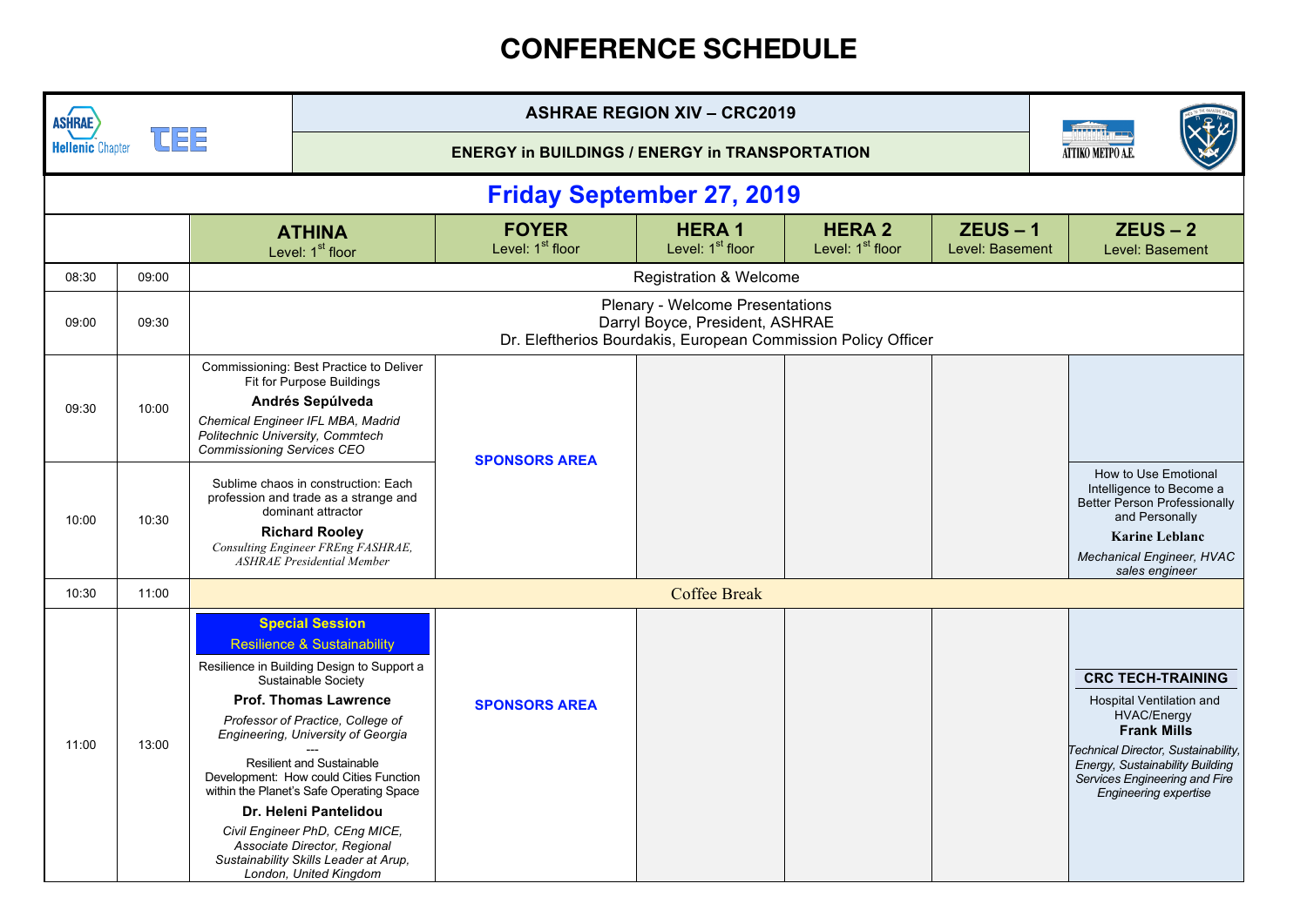|       |       | $---$<br>Big, Smart, and Everything: Data,<br>Technology, Buildings, Cities, and the IoT<br>Dr. Drury Crawley<br>FASHRAE, BEMP, FIBPSA, AIA, Bentley<br>Fellow/Director, Building Performance<br>Research, Bentley Systems, Inc.<br>A Holistic View of the Health and Wellbeing<br>Benefits from Providing Quality Indoor<br>Environments: Public Health Perspective<br>Dr. Sani Dimitroulopoulou<br>Principal Environmental Public Health<br>Scientist - Indoor Environments, Air Quality<br>and Public Health, Public Health England |                      |  |                                                                            |                                                                                                                                                                                        |
|-------|-------|----------------------------------------------------------------------------------------------------------------------------------------------------------------------------------------------------------------------------------------------------------------------------------------------------------------------------------------------------------------------------------------------------------------------------------------------------------------------------------------------------------------------------------------|----------------------|--|----------------------------------------------------------------------------|----------------------------------------------------------------------------------------------------------------------------------------------------------------------------------------|
| 13:00 | 14:00 |                                                                                                                                                                                                                                                                                                                                                                                                                                                                                                                                        | Lunch                |  | Lunch                                                                      | Lunch                                                                                                                                                                                  |
| 14:00 | 14:30 | <b>Special Session</b><br><b>Resilience &amp; Sustainability</b><br><b>Open Discussion</b>                                                                                                                                                                                                                                                                                                                                                                                                                                             |                      |  |                                                                            | The Interaction Between<br>Human & Artificial Intelligence:<br><b>Philosophical Aspects</b><br>Prof. Dr. Maria Venieri<br>Department of Philosophy &<br>Social Studies, Univ. of Crete |
| 14:30 | 15:00 | Chilled water air conditioning loops and<br>the role of pump in the primary and<br>secondary loops<br><b>Ioannis Lappas</b><br>Director of the Market Segment of<br><b>Building Service, WILO</b>                                                                                                                                                                                                                                                                                                                                      | <b>SPONSORS AREA</b> |  | <b>ASHRAE</b><br><b>CRC2019</b><br><b>NOMINATING</b><br><b>COMMITTEE -</b> | Latest Developments in<br><b>Transcritical Refrigeration</b><br>Kenneth B. Madsen<br>Mechanical<br>Engineer, Business Develop-<br>ment manager, Advansor,<br>Arhus, Denmark            |
| 15:00 | 15:30 | Everyone Communicates, Few Connect<br><b>Karine Leblanc</b><br>Mechanical Engineer, HVAC sales engineer                                                                                                                                                                                                                                                                                                                                                                                                                                |                      |  | CAUCUS<br>(EXECUTIVE<br>SESSION)                                           |                                                                                                                                                                                        |
| 15:30 | 16:00 |                                                                                                                                                                                                                                                                                                                                                                                                                                                                                                                                        |                      |  |                                                                            |                                                                                                                                                                                        |
| 16:00 | 16:30 |                                                                                                                                                                                                                                                                                                                                                                                                                                                                                                                                        | <b>Coffee Break</b>  |  |                                                                            |                                                                                                                                                                                        |
| 16:30 | 18:00 |                                                                                                                                                                                                                                                                                                                                                                                                                                                                                                                                        | <b>SPONSORS AREA</b> |  |                                                                            | <b>ASHRAE CRC2019</b><br><b>EXECUTIVE REGIONAL</b><br><b>PLANNING</b>                                                                                                                  |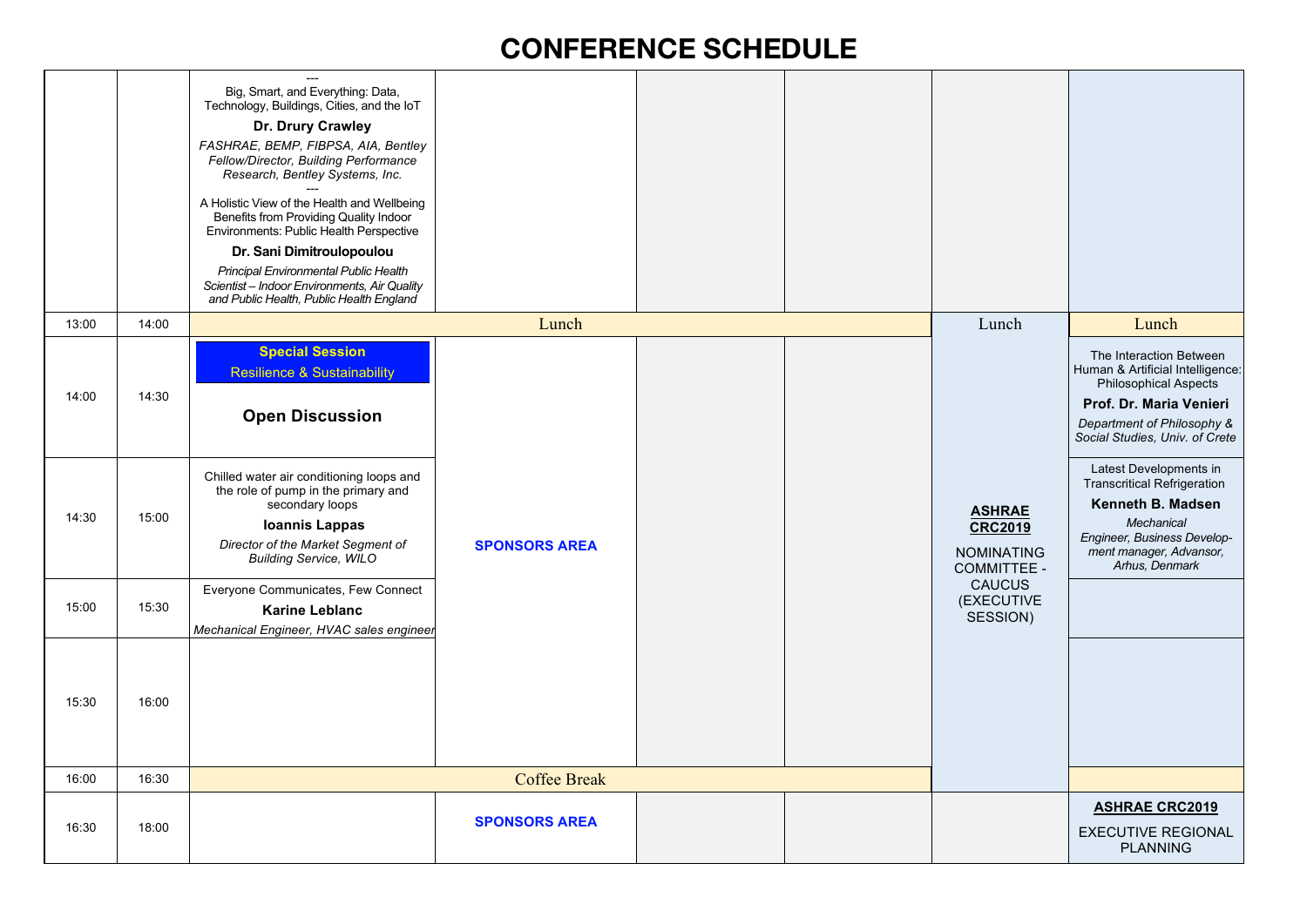| 18:00 | 19:00 |                      | <b>ASHRAE CRC2019</b><br><b>ORIENTATION</b>                                     |
|-------|-------|----------------------|---------------------------------------------------------------------------------|
| 19:00 | 19:30 |                      | <b>ASHRAE CRC2019</b><br><b>MOTION</b><br><b>IMPROVEMENT</b><br><b>WORKSHOP</b> |
| 19:30 | 20:30 |                      |                                                                                 |
| 20:30 | 22:30 | <b>Welcome Party</b> |                                                                                 |

\*EinB2019: 8th International Conference "Energy in Buildings 2019" \*EinT2019: 4<sup>th</sup> International Conference "Energy in Transportation 2019" \*CRC2019: ASHRAE Region XIV – Chapter Regional Conference • *Attendance strictly by registration at crc.ashrae.gr*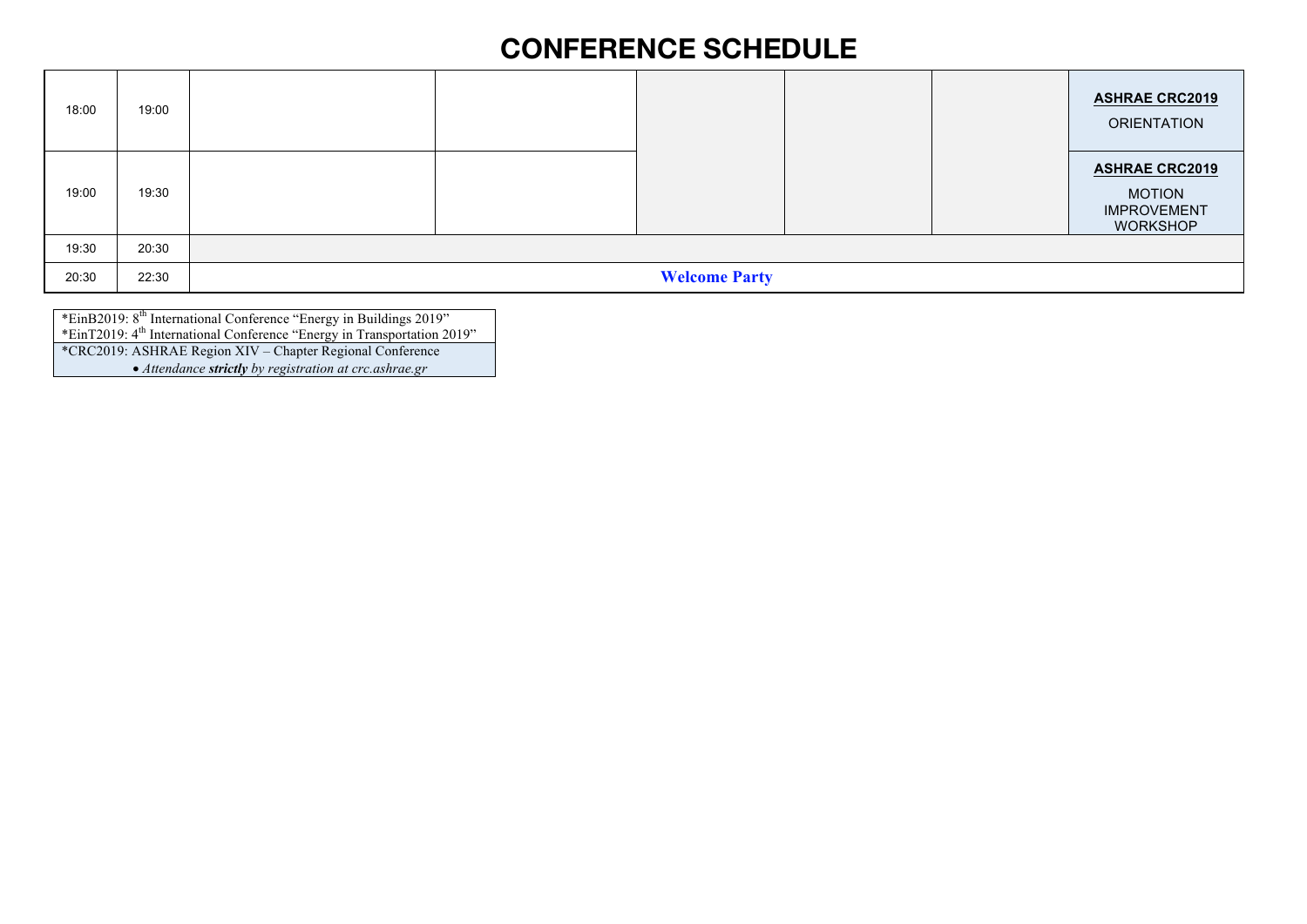| <b>ASHRAE</b>           |       |                                                                                                                                                                                                                                                                                                                                                                                                                                                                     | <b>ASHRAE REGION XIV - CRC2019</b>                                                                                                                                                                                                    |                                                                                                                                                                                       |                                                                                                                                                                                                                                                                                              |                                                                                                                                                                                                                                                                                                             |                                                  |  |                                                                                                                                                                                               |  |
|-------------------------|-------|---------------------------------------------------------------------------------------------------------------------------------------------------------------------------------------------------------------------------------------------------------------------------------------------------------------------------------------------------------------------------------------------------------------------------------------------------------------------|---------------------------------------------------------------------------------------------------------------------------------------------------------------------------------------------------------------------------------------|---------------------------------------------------------------------------------------------------------------------------------------------------------------------------------------|----------------------------------------------------------------------------------------------------------------------------------------------------------------------------------------------------------------------------------------------------------------------------------------------|-------------------------------------------------------------------------------------------------------------------------------------------------------------------------------------------------------------------------------------------------------------------------------------------------------------|--------------------------------------------------|--|-----------------------------------------------------------------------------------------------------------------------------------------------------------------------------------------------|--|
| <b>Hellenic Chapter</b> |       | <u>ICIEIE</u>                                                                                                                                                                                                                                                                                                                                                                                                                                                       |                                                                                                                                                                                                                                       | <b>ENERGY in BUILDINGS / ENERGY in TRANSPORTATION</b>                                                                                                                                 |                                                                                                                                                                                                                                                                                              |                                                                                                                                                                                                                                                                                                             |                                                  |  | ATTIKO METPO A.I                                                                                                                                                                              |  |
|                         |       |                                                                                                                                                                                                                                                                                                                                                                                                                                                                     |                                                                                                                                                                                                                                       |                                                                                                                                                                                       | <b>Saturday September 28, 2019</b>                                                                                                                                                                                                                                                           |                                                                                                                                                                                                                                                                                                             |                                                  |  |                                                                                                                                                                                               |  |
|                         |       |                                                                                                                                                                                                                                                                                                                                                                                                                                                                     | <b>ATHINA</b><br>Level: 1 <sup>st</sup> floor                                                                                                                                                                                         | <b>FOYER</b><br>Level: 1 <sup>st</sup> floor                                                                                                                                          | <b>HERA1</b><br>Level: 1 <sup>st</sup> floor                                                                                                                                                                                                                                                 | <b>HERA 2</b><br>Level: 1 <sup>st</sup> floor                                                                                                                                                                                                                                                               | $ZEUS - 1$<br>Level: Basement                    |  | $ZEUS - 2$<br>Level: Basement                                                                                                                                                                 |  |
| 08:00                   | 09:00 |                                                                                                                                                                                                                                                                                                                                                                                                                                                                     |                                                                                                                                                                                                                                       |                                                                                                                                                                                       |                                                                                                                                                                                                                                                                                              | <b>Registration &amp; Welcome</b>                                                                                                                                                                                                                                                                           |                                                  |  |                                                                                                                                                                                               |  |
| 09:00                   | 10:00 |                                                                                                                                                                                                                                                                                                                                                                                                                                                                     | Plenary - EinB/EinT Open Ceremony - Welcome Presentations<br>Darryl Boyce, President, ASHRAE<br>Vice Admiral Nikolaos Tsounis HN, Chief, Hellenic Navy General Staff<br>Dr. Eleftherios Bourdakis, European Commission Policy Officer |                                                                                                                                                                                       |                                                                                                                                                                                                                                                                                              |                                                                                                                                                                                                                                                                                                             |                                                  |  |                                                                                                                                                                                               |  |
| 10:00                   | 10:30 | <b>Experimental Performance</b><br><b>SPONSORS AREA</b><br>Evaluation of an Integrated<br><b>&amp; POSTER AREA</b><br>Solar System in Terms of<br>Thermal Storage and<br><b>POSTERS</b><br><b>Cooling Capacity</b><br>Prof. Dr. Irene Koronaki<br>in Living Conditions<br><b>Mechanical Engineer, Thermal</b><br>Eirini Kontopoulou<br>Section, School of Mechanical<br>Engineering, National Technical<br><b>Architect Engineer</b><br><b>University of Athens</b> |                                                                                                                                                                                                                                       | Psychological Impact of Lighting                                                                                                                                                      | <b>Embodied Energy of Building</b><br>Materials in Hellenic<br>Dwellings: Quantifying the<br><b>Effect of Construction Date</b><br><b>Prof. Dr. Dimitrios</b><br>Koubogiannis<br>Department of Naval<br>Architecture, School of<br>Engineering, University of<br>West Attica, Athens, Greece | <b>SHORT COURSE</b><br><b>DEHUMIDIFICATION</b><br><b>Alkis Triantafyllopoulos</b><br><b>Mechanical Engineer, Vice</b><br>President, ASHRAE Hellenic<br>Chapter<br><b>Dimitris Dalavouras</b><br>MBA, Ph.D. (c), ASHRAE<br>Certified OPMP & CPMP.<br>Technical Manager at General<br><b>Refrigeration SA</b> |                                                  |  | Energy Benchmarking of<br><b>Hellenic Non-Residential</b><br><b>Buildings</b><br>Popi Droutsa<br>Research Assistant, Institute for<br>Environmental Research &<br>Sustainable Development NOA |  |
| 10:30                   | 11:00 |                                                                                                                                                                                                                                                                                                                                                                                                                                                                     |                                                                                                                                                                                                                                       |                                                                                                                                                                                       |                                                                                                                                                                                                                                                                                              | <b>Coffee Break</b>                                                                                                                                                                                                                                                                                         |                                                  |  |                                                                                                                                                                                               |  |
| 11:00                   | 11:30 |                                                                                                                                                                                                                                                                                                                                                                                                                                                                     | Intelligent Control Valves for<br><b>HVAC Systems</b><br>Jörg Scherrer<br>Mechanical Enigneer FH,<br>EMBA, Product Manager at<br>Belimo Automation AG,<br>Hinwil, Switzerland                                                         | <b>SPONSORS AREA</b><br><b>&amp; POSTER AREA</b><br><b>POSTERS</b><br><b>Light Games with Textiles</b><br>and Printed Boxes, Light Art<br>and Celebration<br>Lia Michali<br>Physicist | <b>Horizon Europe</b><br>Horizon Europe and a New<br>Way to Build<br>Dr. Eleftherios<br><b>Bourdakis</b><br><b>European Commission Policy</b><br>Officer on Energy Efficient<br><b>Buildings at DG RTD</b>                                                                                   | Sustainable Transportation<br>Planning and Traffic Noise in<br><b>Urban Environment: Case</b><br>Survey in a Typical Mid-<br><b>Sized Greek City</b><br><b>Dr. Athanasios Galanis</b><br>Assistant Professor, International<br>Hellenic University, Department<br>of Civil Engineering, Serres,<br>Greece   | <b>ASHRAE CRC2019</b><br><b>BUSINESS MEETING</b> |  | An EU Interministerial Action<br>for supporting consumers to<br>compare the prices of<br>alternative fuels<br><b>Dr. Konstantinos</b><br><b>Kollias</b>                                       |  |
| 11:30                   | 12:00 |                                                                                                                                                                                                                                                                                                                                                                                                                                                                     | The Balance between Visual<br><b>Comfort and Energy Effiency</b><br><b>Henrick Clausen</b>                                                                                                                                            | <b>SPONSORS AREA</b><br><b>&amp; POSTER AREA</b>                                                                                                                                      | <b>WORKSHOP</b><br>Research and Innovation in                                                                                                                                                                                                                                                | <b>Behavior of Motorcycle</b><br>Riders in the Daytime and<br><b>Nighttime Lighting Conditions</b>                                                                                                                                                                                                          |                                                  |  | Validation of a Control<br>Algorithm for the Efficient<br>Charging of PCM Energy                                                                                                              |  |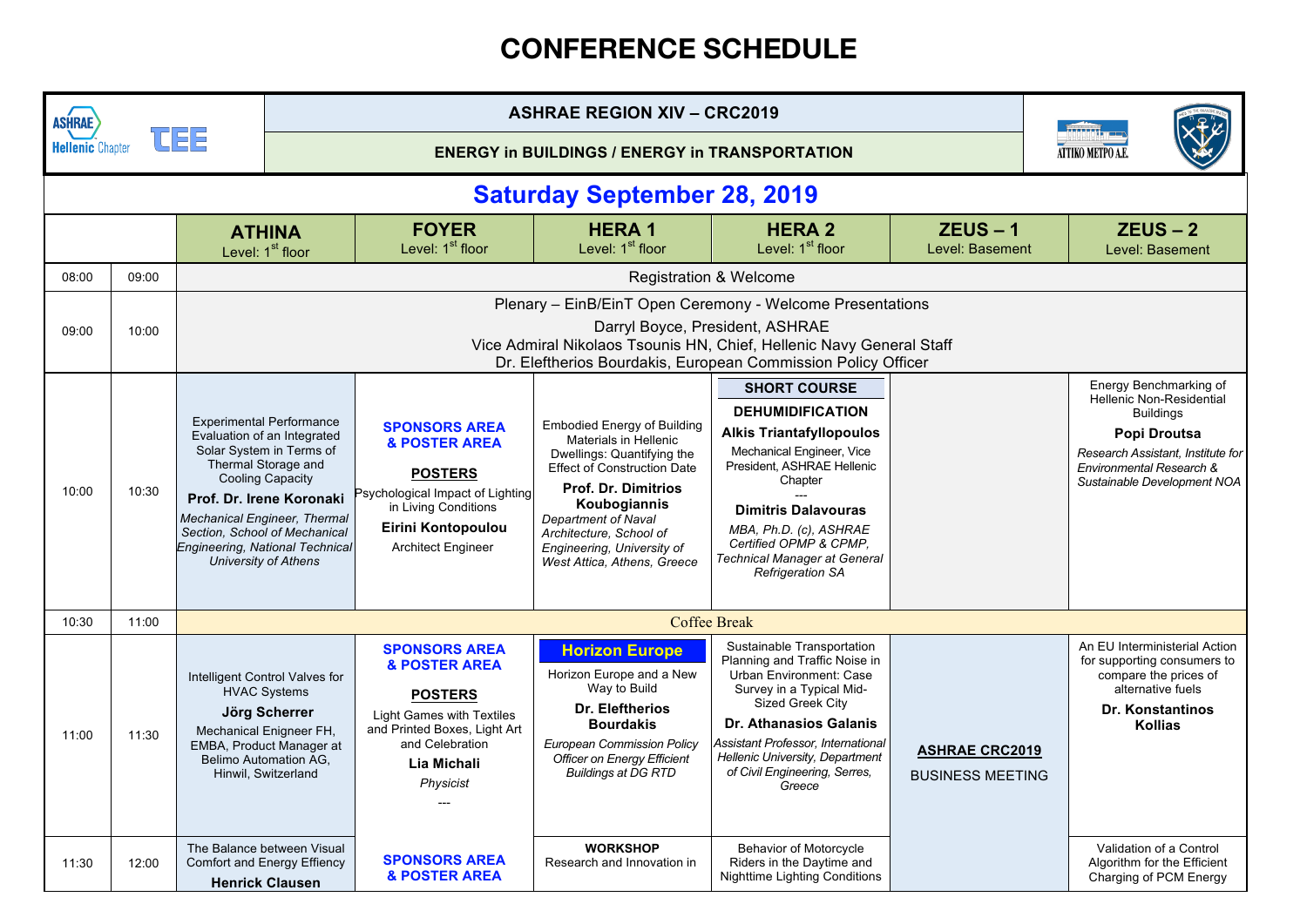|       |       | Director, Fagerhult Lighting<br>Academy                                                                                                                                                                                                                                                   | <b>POSTERS</b><br>Lighting Design for the<br>Visually Impaired<br><b>Eleni Patroni</b><br><b>Architect Engineer</b><br>Defining Spectral Bands for<br>Assessing the Impact of<br>Lighting on Health and the                                                        | Thermal Storage and Plus<br><b>Energy Buildings</b><br>Sustainable Plus Energy<br>Neighbourhoods-syn.ikia<br>H2020 project<br>Dr. Niki GAITANI<br>Senior Researcher & Project<br>Manager, Norwegian<br>University of Science and<br>Technoloav           | Dr. Panagiotis<br>Lemonakis<br>Researcher, Department of<br><b>Civil Engineering</b><br>Laboratory of Highway<br>Engineering, University of<br>Thessalv                                                                                                                        |                                                    | Storage Tanks using an<br><b>Emulation Platform</b><br><b>Ioannis Konstantaras</b><br>Research Assistant in<br><b>Energy and Environmental</b><br>Research Laboratory,<br>National & Kapodistrian<br>University of Athens (NKUA)                 |
|-------|-------|-------------------------------------------------------------------------------------------------------------------------------------------------------------------------------------------------------------------------------------------------------------------------------------------|--------------------------------------------------------------------------------------------------------------------------------------------------------------------------------------------------------------------------------------------------------------------|----------------------------------------------------------------------------------------------------------------------------------------------------------------------------------------------------------------------------------------------------------|--------------------------------------------------------------------------------------------------------------------------------------------------------------------------------------------------------------------------------------------------------------------------------|----------------------------------------------------|--------------------------------------------------------------------------------------------------------------------------------------------------------------------------------------------------------------------------------------------------|
| 12:00 | 12:30 | The Balance between Visual<br><b>Comfort and Energy Effiency</b><br><b>Henrick Clausen</b><br>Director, Fagerhult Lighting<br>Academy                                                                                                                                                     | Environment<br><b>Alexios</b><br>Papacharalampopoulos<br>Architect, Lighting Designer<br>Lighting Workshop:<br>Architectural Lighting Design<br>Principles                                                                                                         | Thermal Energy Storage an<br>Overview of one Advanced<br>System Based on the<br>European TESSE2B Project<br><b>Prof. Luis COELHO</b><br><b>Mechanical Engineering Dpt.</b><br>of Escola Superior de<br>Tecnologia of Polytechnic<br>Institute of Setúbal | Net Zero Hospitals<br><b>Frank Mills</b><br><b>Mechanical Engineer,</b><br>Principal, Frank Mills<br><b>Consulting Ltd</b>                                                                                                                                                     |                                                    | <b>Biomimetic Principles for</b><br>Energy Efficiency in<br><b>Buildings</b><br>Dr Ioanna Symeonidou<br><b>Architect Engineer, Assistant</b><br>Professor, Department of<br>Architecture, University of<br>Thessalv                              |
| 12:30 | 13:00 |                                                                                                                                                                                                                                                                                           | Christina Skandali                                                                                                                                                                                                                                                 | Heat4Cool: Smart<br>Retrofitting of Heating and<br>Cooling Systems in Buildings<br><b>Marcello APRILE</b><br>Researcher. Politecnico di<br>Milano, Italy                                                                                                 | Net Zero Hospitals<br><b>Frank Mills</b><br><b>Mechanical Engineer,</b><br>Principal, Frank Mills<br>Consulting Ltd                                                                                                                                                            |                                                    | Graphene-Based Phase<br>Change Composite Nano-<br>Materials for Thermal<br><b>Storage Applications</b><br>Amanda Rebola                                                                                                                          |
| 13:00 | 14:00 |                                                                                                                                                                                                                                                                                           |                                                                                                                                                                                                                                                                    | Lunch                                                                                                                                                                                                                                                    |                                                                                                                                                                                                                                                                                |                                                    | Lunch                                                                                                                                                                                                                                            |
| 14:00 | 14:30 | <b>Shelters for Monuments:</b><br>Contribution to Sustainable<br>Management and Future<br>Heritage Preservation<br>Vanta-Vassiliki<br>Kyriakou<br>Architect Engineer, MSc.<br>Energy Systems, MSc.<br>Environmental Planning, PhD<br>(c). Department of Civil<br><b>Engineering, DUTh</b> | <b>SPONSORS AREA</b><br><b>&amp; POSTER AREA</b><br><b>POSTERS</b><br>Light Qualities in Ancient and<br>Modern Times: A Creative<br>Comparison as Visual Prism at<br>Contemporary Lighting<br><b>Systems Design</b><br><b>Athena Sivi</b><br>Electrical & Computer | <b>EXCESS (Energy fleXible</b><br>user-CEntric poSitive<br>houseS) H2020 Project<br><b>Tasos Tsitsanis</b><br><b>Electrical and Computer</b><br>Engineer, MSc in Energy and<br><b>Environmental Management</b>                                           | Low GWP Refrigerants for<br><b>NEW Chiller Generation</b><br><b>Emiliano Pellis</b><br>Mechanical Engineer, Export Area<br>Manager, CLINT / G.I.<br>INDUSTRIAL HOLDING SpA                                                                                                     | <b>ASHRAE CRC2019</b><br><b>PRESIDENTIAL LUNCH</b> | Towards the definition of a<br>BIM based framework for<br><b>Efficient Renovation in</b><br><b>Buildings</b><br><b>Spiros Kousouris</b><br>Civil Engineer, Project<br>Manager at Suite5 Data<br>Intelligence Solutions Ltd.,<br>Limassol, Cyprus |
| 14:30 | 15:00 | Sustainability beyond Energy<br>Efficiency. Healthy Buildings-<br><b>WELL Certification</b><br>José Castilla<br><b>Mech Engineer, LEED</b><br>AP, Director of Cundall<br>Spain                                                                                                            | Engineer<br>Design of thermoplastic<br>tanks for thermal energy<br>storage applications using<br><b>Finite Element Analysis</b><br><b>Christos Pagkalos</b><br>Research Assistant in<br><b>Energy and Environmental</b><br>Research Laboratory,                    | <b>SCORES, Self Consumption</b><br>of Renewable Energy by<br><b>Hybrid Storage systems</b><br>Prof. João Francisco<br><b>Mechanical Engineer,</b><br><b>Coordinator Professor</b>                                                                        | Developing an integrated<br>environmental policy for<br>ports using Multicriteria<br>Decision Making Analysis<br>Ioannis Argyriou<br><b>MSc in Environmental</b><br><b>Engineering-Water Resources</b><br>and Climate Change, PhD (c),<br><b>Technical University of Crete</b> | <b>AWARDS CEREMONY</b>                             | EventMode: A Computational<br>Design Tool for Integrating<br>Human Activity Data within<br>Early-Stage Daylight<br>Performance Evaluations<br><b>Panos Chatzitsakyris</b><br>Architect, Post-doctoral<br>researcher AUTh                         |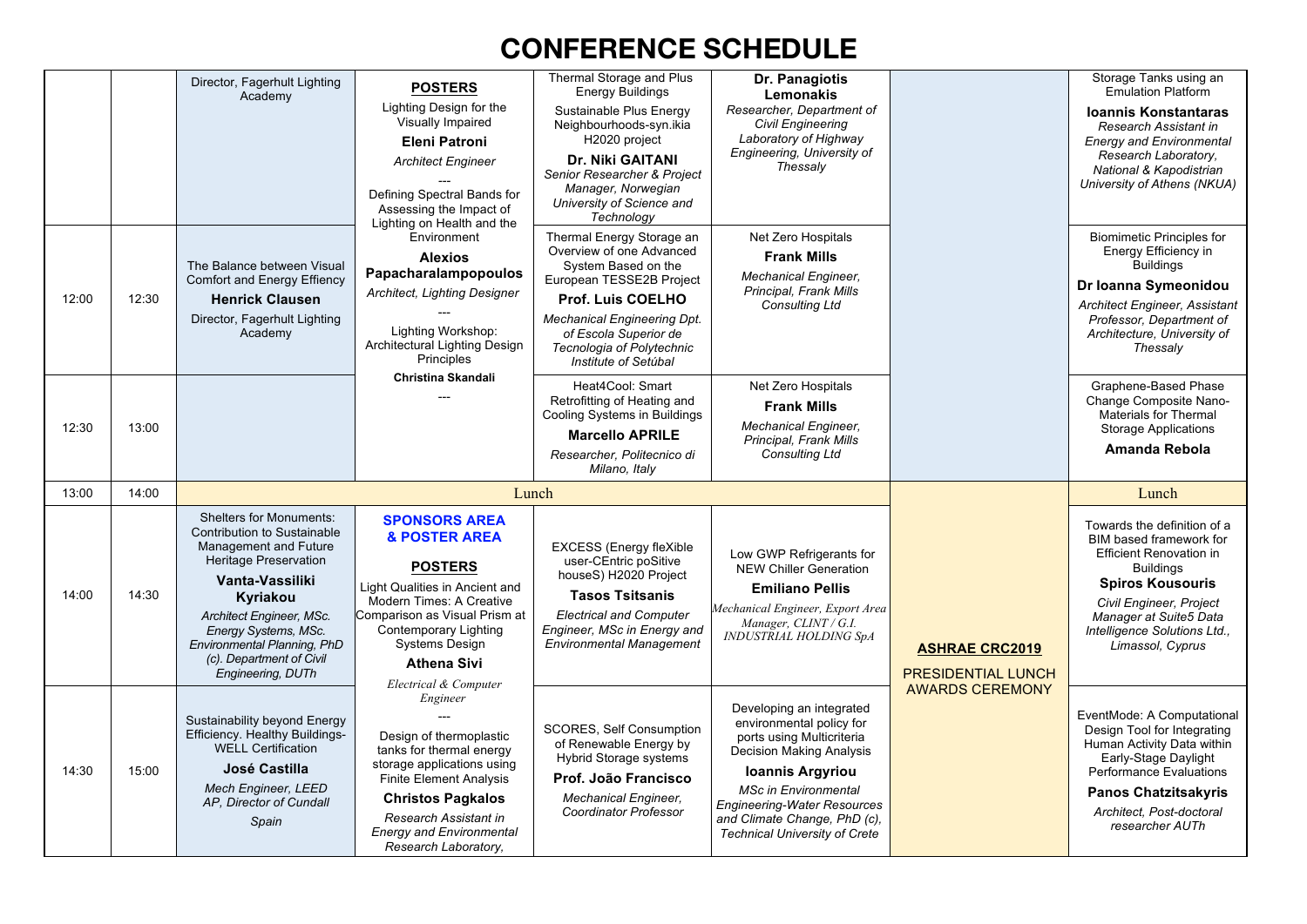| 15:00 | 15:30 | Sustainability beyond Energy<br>Efficiency. Healthy Buildings-<br><b>WELL Certification</b><br>José Castilla<br>Mech Engineer, LEED<br>AP, Director of Cundall<br>Spain                                                                                                   | National and Kapodistrian<br>University of Athens<br>The Effect of Lighting on<br>Visually Impaired People in<br>the Areas of Public<br>Transportation<br><b>Leonidas Zarzoulas</b><br><b>Student of "Lighting Design"</b><br>MA, School of Applied Arts,<br>Hellenic Open University of<br>Patras | Lightcoce Project: Building an<br>Ecosystem for the Up-Scaling<br>of Lightweight Multi-<br>Functional Concrete and<br>Ceramic Materials and<br><b>Structures</b><br>Prof. Dr. Maria<br><b>Taxiarchou</b><br>Assistant Professor, School<br>of Mining and Metallurgical<br>Engineering, NTUA, Athens              | Design of an Eco-Racing<br>Yacht - A Naval Approach<br><b>Anastasios - Spyridon</b><br>Misthos<br><b>Naval Architect &amp; Marine</b><br>Engineer, School of Naval<br>Architecture and Marine<br>Engineering<br>University of West Attica                                                                 | <b>CRC2019</b><br><b>BUSINESS MEETING</b>        | A Panhellenic Social Survey<br>(2018-9) Regarding the<br>Quality of Life, Energy Needs<br>and People's Attitudes<br>Towards R.E.S.<br><b>Panos Kosmopoulos</b><br>Architect Engineer, f.<br>Director, Laboratory of<br><b>Environmental and Energy</b><br>Design of Buildings and<br>Settlements, D.U.TH. |
|-------|-------|---------------------------------------------------------------------------------------------------------------------------------------------------------------------------------------------------------------------------------------------------------------------------|----------------------------------------------------------------------------------------------------------------------------------------------------------------------------------------------------------------------------------------------------------------------------------------------------|------------------------------------------------------------------------------------------------------------------------------------------------------------------------------------------------------------------------------------------------------------------------------------------------------------------|-----------------------------------------------------------------------------------------------------------------------------------------------------------------------------------------------------------------------------------------------------------------------------------------------------------|--------------------------------------------------|-----------------------------------------------------------------------------------------------------------------------------------------------------------------------------------------------------------------------------------------------------------------------------------------------------------|
| 15:30 | 16:00 | Democratizing energy<br>markets through flexibility-<br>based demand response<br>optimization services<br><b>Kostas Tsatsakis</b>                                                                                                                                         |                                                                                                                                                                                                                                                                                                    | Workshop<br><b>OPEN DISCUSSION</b>                                                                                                                                                                                                                                                                               | Data Services for the Modern<br><b>Built Environment</b><br><b>Thanos Daskalopoulos</b><br>Survey Engineer, Chief<br>Innovation Officer at Delphis<br>SA, Athens, Greece                                                                                                                                  |                                                  | Integration of Innovative<br><b>BIPV Solutions on Micro</b><br><b>CHP Plants</b><br>Dr. Konstantinos<br><b>Kollias</b>                                                                                                                                                                                    |
| 16:00 | 16:30 |                                                                                                                                                                                                                                                                           |                                                                                                                                                                                                                                                                                                    |                                                                                                                                                                                                                                                                                                                  | <b>Coffee Break</b>                                                                                                                                                                                                                                                                                       |                                                  |                                                                                                                                                                                                                                                                                                           |
| 16:30 | 17:00 | <b>BERONIA Winery in "La</b><br>Rioja". Thermo activation of<br>the building's structure as an<br>essential part in the wine<br>production process<br><b>Borja Gómez Martín</b><br>Project Director, IDOM<br><b>BERONIA Winery in "La</b><br>Rioja". Thermo activation of | <b>SPONSORS AREA</b><br><b>&amp; POSTER AREA</b>                                                                                                                                                                                                                                                   | The Energy Performance of<br><b>Hospital Buildings in Greece</b><br>- Towards Zero Energy<br><b>Buildings</b><br><b>Argyro Dimoudi</b><br>Assistant Professor, Dept. of<br>Environmental Engineering,<br>Democritus University of<br>Thrace, Greece<br><b>Student Presentations from</b><br>the HELLENIC STUDENT | Thermal Energy Storage an<br>Overview of one Advanced<br>System Based on the<br>European TESSE2B Project<br><b>Prof. Luis COELHO</b><br><b>Mechanical Engineering Dpt.</b><br>of Escola Superior de<br>Tecnologia of Polytechnic<br>Institute of Setúbal<br>CFD Simulation on PCM<br>Charge and Discharge |                                                  | Techno-economic<br>assessment of a solar<br>electric cooling heating<br>system in Europe<br>Aikaterini Mavrouli<br>Physicist, M.Sc.,<br>Postgraduate Student,<br>Laboratory of Stream Boilers<br>and Thermal Plants, NTUA                                                                                 |
| 17:00 | 17:30 | the building's structure as an<br>essential part in the wine<br>production process<br>Sergio Arús Gutiérrez<br>MSc. in Sustainable Energy<br>Engineering, IDOM                                                                                                            |                                                                                                                                                                                                                                                                                                    | <b>BRANCH at NTUA</b><br><b>Student Presentations from</b><br>the HELLENIC STUDENT<br><b>BRANCH at TEISTE</b>                                                                                                                                                                                                    | Process Applied to Compact<br><b>Hybrid Thermal Storage</b><br>Technologies<br>Prof. João Francisco<br><b>Mechanical Engineer,</b><br><b>Coordinator Professor</b>                                                                                                                                        | <b>ASHRAE CRC2019</b><br><b>BUSINESS MEETING</b> | An empirical methodology for<br>rating building thermal mass<br>as energy storage system<br><b>Chrysa Politi</b>                                                                                                                                                                                          |
| 17:30 | 18:00 | A utility-oriented architecture<br>towards their business<br>transformation in an Energy-<br>as-a-Service framework<br><b>Dr. Dimitris Panopoulos</b><br><b>MSc in Techno-Economic</b><br>Systems and PhD in<br><b>Information Technology</b><br>systems                  |                                                                                                                                                                                                                                                                                                    | <b>Bioclimatic Design &amp; Cities</b><br><b>Nikolas Bamplenis</b><br><b>Urban and Planning</b><br>Engineer<br><b>Petros Ioannidis</b><br><b>Regional and Planning</b><br>Engineer                                                                                                                               |                                                                                                                                                                                                                                                                                                           |                                                  | <b>Energy Analysis of Thermo-</b><br>chromic and Electrochromic<br>Windows in an Office<br>Building with a Solar-<br>Assisted Heat Pump System<br>Mikaela D. Detsi<br>Undergraduate student, School<br>of Mechanical Engineering                                                                          |
| 18:00 | 19:00 |                                                                                                                                                                                                                                                                           |                                                                                                                                                                                                                                                                                                    | <b>YEA / Student Mixer</b>                                                                                                                                                                                                                                                                                       |                                                                                                                                                                                                                                                                                                           |                                                  |                                                                                                                                                                                                                                                                                                           |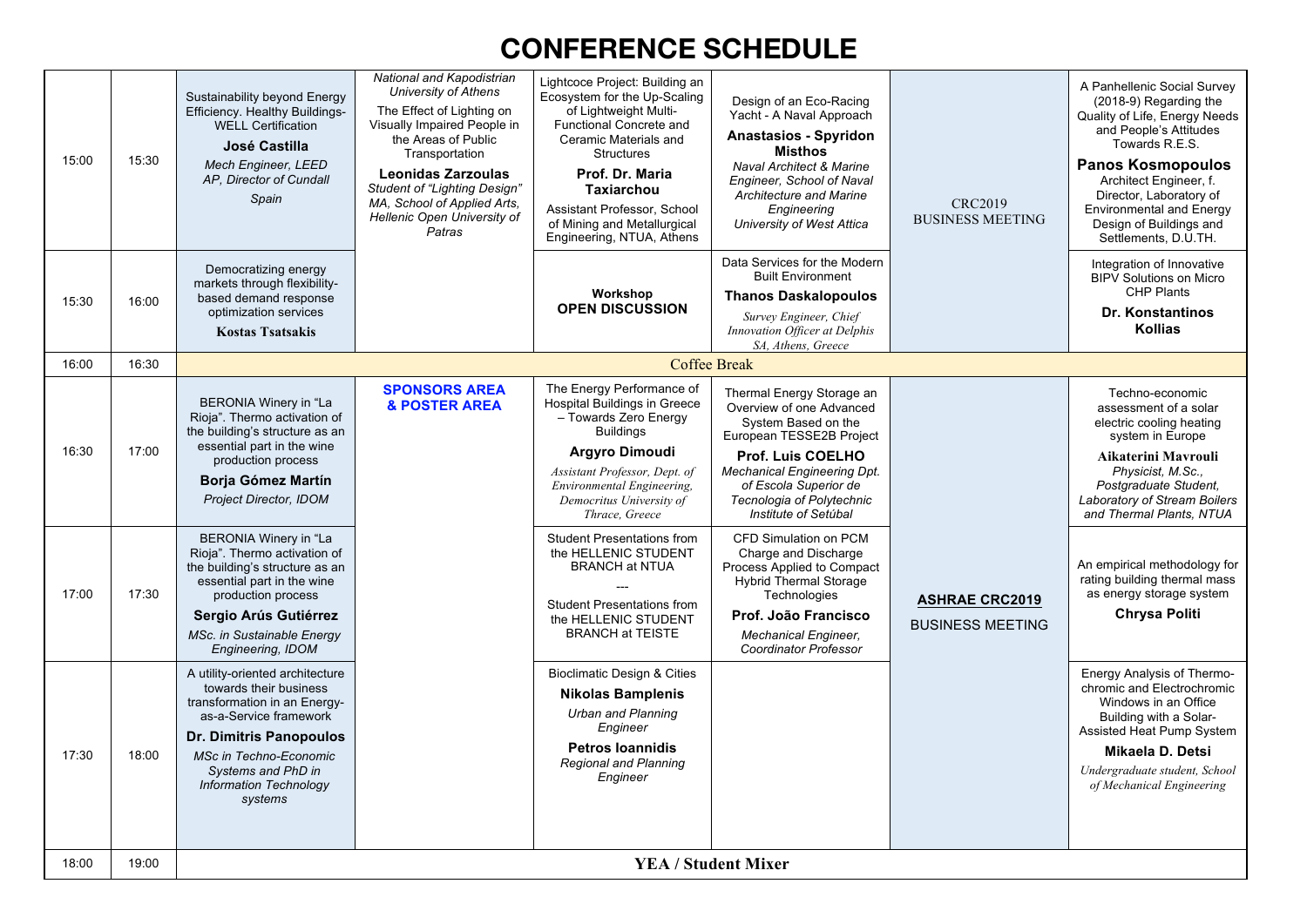| 19:00 | 20:00 |                        |
|-------|-------|------------------------|
|       |       | <b>Greek Night Out</b> |
| 20:00 | 23:00 | 0                      |

|       | <b>Saturday September 28, 2019</b> |                                                     |                                                |                                                   |                                                |                                       |                                       |  |  |  |  |
|-------|------------------------------------|-----------------------------------------------------|------------------------------------------------|---------------------------------------------------|------------------------------------------------|---------------------------------------|---------------------------------------|--|--|--|--|
|       |                                    | <b>SYNDICATE 1</b><br>Level: 1 <sup>st</sup> floor  | <b>SUITE 1</b><br>Level: 2 <sup>nd</sup> floor | <b>SUITE 2</b><br>Level: $2^{nd}$ floor           | <b>SUITE 3</b><br>Level: 2 <sup>nd</sup> floor | <b>SYNDICATE 5</b><br>Level: Basement | <b>SYNDICATE 6</b><br>Level: Basement |  |  |  |  |
| 08:00 | 09:00                              |                                                     |                                                |                                                   |                                                | <b>CTT - TRAINING</b>                 | YEA-TRAINING                          |  |  |  |  |
| 09:00 | 10:00                              | <b>MP - TRAINING</b><br><b>Membership Promotion</b> | SA - TRAINING<br><b>Student Activities</b>     | <b>GA - TRAINING</b><br><b>Government Affairs</b> | RP - TRAINING<br><b>Research Promotion</b>     | <b>Chapter Technology</b>             | Young Engineers in                    |  |  |  |  |
| 10:00 | 10:30                              |                                                     |                                                |                                                   |                                                | Transfer                              | ASHRAE                                |  |  |  |  |

\*EinB2019: 8<sup>th</sup> International Conference "Energy in Buildings 2019" \*EinT2019: 4<sup>th</sup> International Conference "Energy in Transportation 2019" \*CRC2019: ASHRAE Region XIV – Chapter Regional Conference • *Attendance strictly by registration at crc.ashrae.gr*